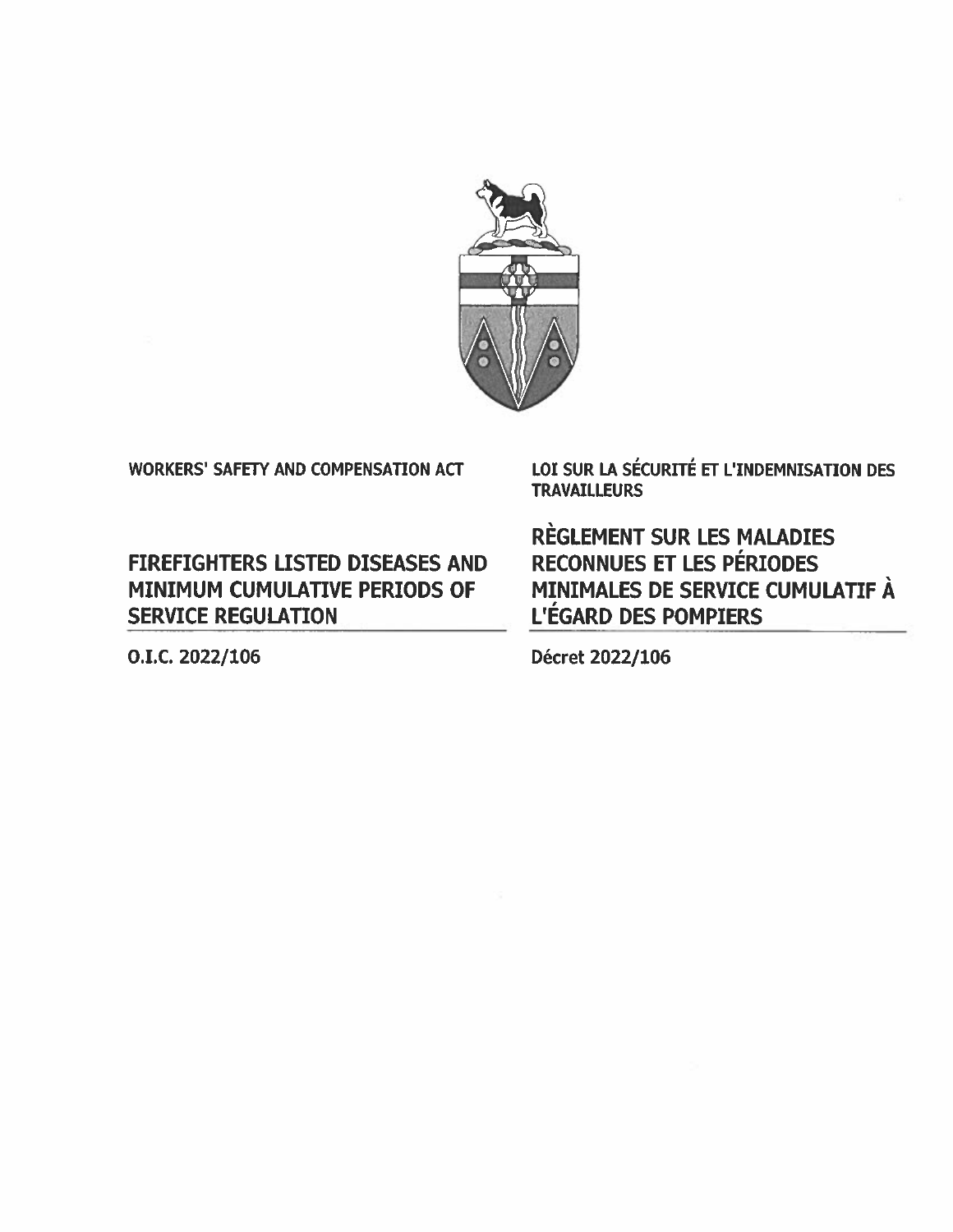#### O.I.C- 2022/106 WORKERS' SAFETY AND COMPENSATION ACT

# FIREFIGHTERS LISTED DISEASES AND MINIMUM CUMULATIVE PERIODS OF SERVICE REGULATION

Pursuant to the Workers' Safety and Compensation Act, the Commissioner in Executive Council orders

made. 1 The attached Firefighters Listed Diseases and Minimum Cumulative Periods of Service Regulation is

Dated at Whitehorse, Yukon,

Règlement sur les maladies reconnues et les périodes minimales de service cumulatif à l'égard des pompiers **DÉCRET** 

DECRET 2022/106 LOI SUR LA SÉCURITÉ ET L'INDEMNISATION DES **TRAVAILLEURS** 

## REGLEMENT SUR LES MALADIES RECONNUES ET LES PÉRIODES MINIMALES DE SERVICE CUMULATIF A L'EGARD DES POMPIERS

La commissaire en conseil exécutif, conformément à la Loi sur la sécurité et l'indemnisation des travailleurs, décrète

1 Est établi le Règlement sur les maladies reconnues et les périodes minimales de service cumulatif à l'égard des pompiers paraissant en annexe.

Fait à Whitehorse, au Yukon,

2022

Commissionerof Yukon/Commissaire du Yukon

2022

 $\bigwedge$  $\angle$   $\vee$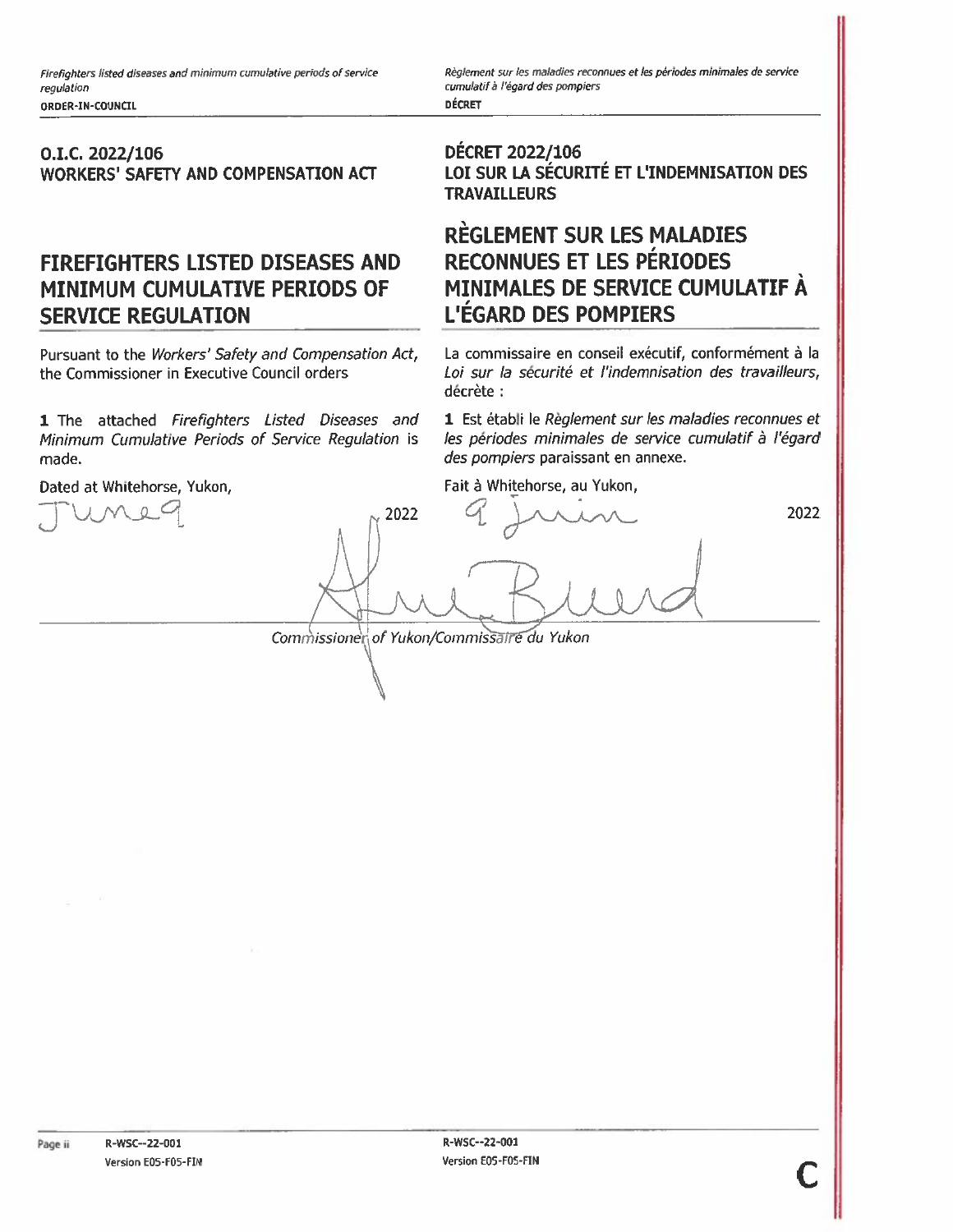Règlement sur les maladies reconnues et les périodes minimales de service cumulatif à l'égard des pompiers **ANNEXE** 



O.LC. 2022/106 WORKERS' SAFETY AND COMPENSATION ACT

# FIREFIGHTERS LISTED DISEASES AND MINIMUM CUMULATIVE PERIODS OF SERVICE REGULATION

#### 1 Listed diseases and minimum cumulative periods of service

(1) Each form of cancer set out in Column 1 of the Schedule is <sup>a</sup> listed disease for the purposes of subsection 94(1) of the Act.

(2) The minimum cumulative period of service in respec<sup>t</sup> of <sup>a</sup> listed disease for the purposes of subsection 94(3) of the Act is the period set out in column 2 of the Schedule.

### 2 Coming into force

This Regulation comes into force on July 1, 2022.

DECRET 2022/106 LOl SUR LA SECURITE Er L'INDEMNISATION DES **TRAVAILLEURS** 

# REGLEMENT SUR LES MALADIES RECONNUES ET LES PERIODES MINIMALES DE SERVICE CUMULATIF A L'EGARD DES POMPIERS

### 1 Maladies reconnues et périodes minimales de service cumulatif

(1) Chaque forme de cancer prévue à la colonne 1 de l'annexe est une maladie reconnue pour l'application du paragraphe 94(1) de Ia Loi.

(2) La période minimale de service cumulatif à l'égard d'une maladie reconnue pour l'application du paragraphe 94(3) de la Loi est celle prévue à la colonne 2 de l'annexe.

## 2 Entrée en vigueur

Le présent règlement entre en vigueur le 1er juillet 2022.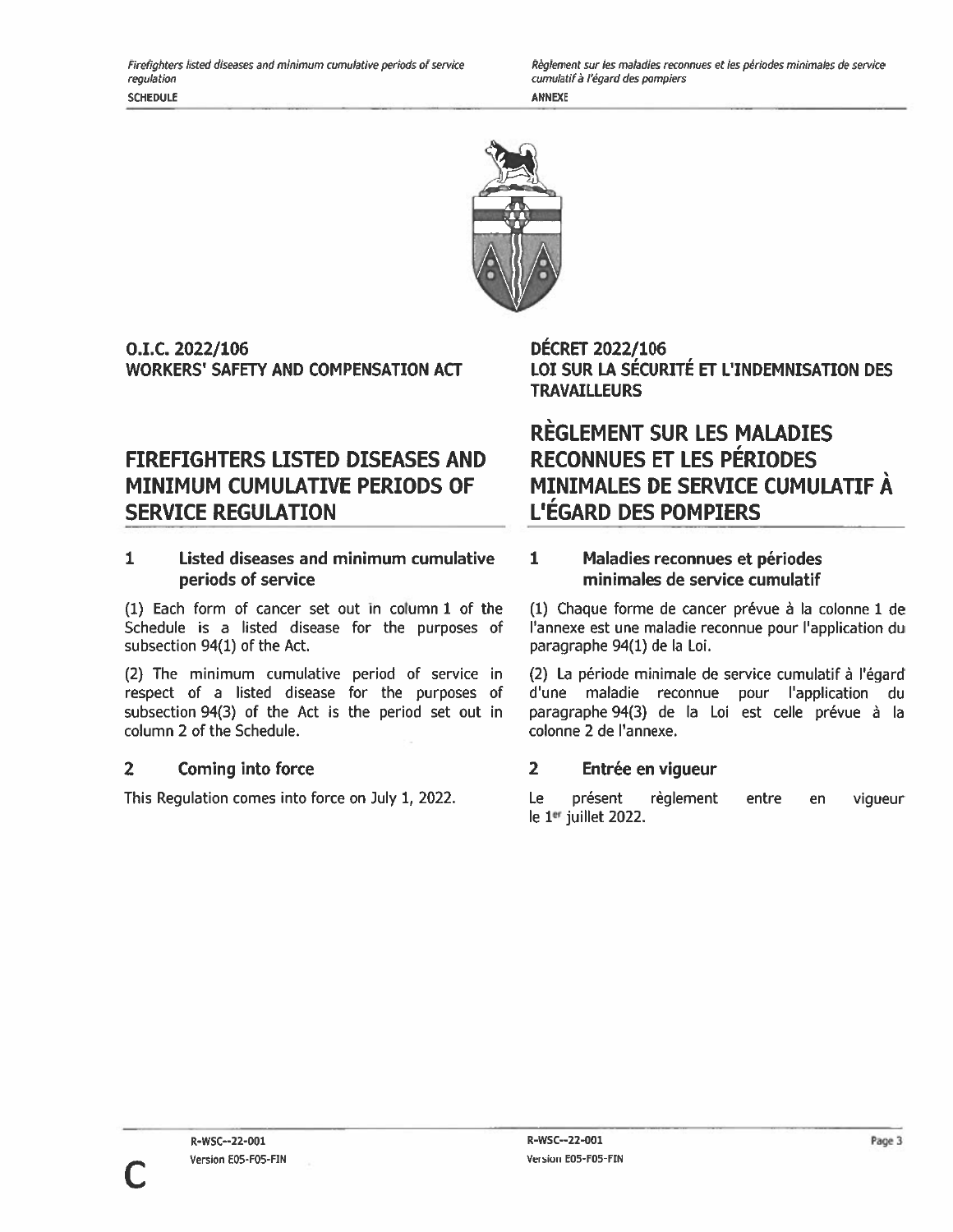Règlement sur les maladies reconnues et les périodes minimales de service cumulatif à l'égard des pompiers ANNEXE

**SCHEDULE** 

#### LISTED DISEASES AND MINIMUM CUMULATIVE PERIODS OF SERVICE

## **ANNEXE**

#### MALADIES RECONNUES ET PÉRIODES MINIMALES DE SERVICE CUMULATIF

| Column 1<br><b>Listed Disease</b>                         | Column <sub>2</sub><br>Minimum<br><b>Cumulative</b><br><b>Period of Service</b> | Colonne 1<br><b>Maladies reconnues</b>               | <b>Colonne 2</b><br>Période<br>minimale<br>de<br>service cumulatif |
|-----------------------------------------------------------|---------------------------------------------------------------------------------|------------------------------------------------------|--------------------------------------------------------------------|
| multiple myeloma 15 years<br>$\mathbf{1}$                 |                                                                                 | myélome multiple<br>$\mathbf{1}$                     | 15 ans                                                             |
| $\overline{2}$<br>primary leukemia                        | 5 years                                                                         | leucémie primitive<br>$\mathbf{2}$                   | 5 ans                                                              |
| 3<br>non- 20 years<br>primary<br>Hodgkin's lymphoma       |                                                                                 | primitif 20 ans<br>3.<br>lymphome<br>non-hodgekinien |                                                                    |
| primary site bladder 15 years<br>4 <sup>1</sup><br>cancer |                                                                                 | cancer primitif de la 15 ans<br>4<br>vessie          |                                                                    |
| 5 primary site brain 10 years<br>cancer                   |                                                                                 | 5.<br>cancer primitif du 10 ans<br>cerveau           |                                                                    |
| 6 primary site breast 10 years<br>cancer                  |                                                                                 | 6 cancer primitif du 10 ans<br>sein                  |                                                                    |
| 7 primary site cervical 10 years<br>cancer                |                                                                                 | cancer primitif du col 10 ans<br>7.<br>de l'utérus   |                                                                    |
| 8 primary site colo- 15 years<br>rectal cancer            |                                                                                 | cancer colorectal 15 ans<br>8.<br>primitif           |                                                                    |
| 9.<br>primary<br>site 25 years<br>esophageal cancer       |                                                                                 | primitif de 25 ans<br>9.<br>cancer<br>l'œsophage     |                                                                    |
| 10 primary site kidney 20 years<br>cancer                 |                                                                                 | 10 cancer primitif du 20 ans<br>rein                 |                                                                    |
| 11 primary site lung 15 years<br>cancer                   |                                                                                 | 11 cancer primitif du 15 ans<br>poumon               |                                                                    |
| 12 primary site 10 years<br>pancreatic cancer             |                                                                                 | 12 cancer primitif du 10 ans<br>pancréas             |                                                                    |
| 13 primary site ovarian 10 years<br>cancer                |                                                                                 | 13 cancer primitif de 10 ans<br>l'ovaire             |                                                                    |
| 14 primary site penile 15 years<br>cancer                 |                                                                                 | 14 cancer primitif du 15 ans<br>pénis                |                                                                    |
| 15 primary site prostate 15 years<br>cancer               |                                                                                 | 15 cancer primitif de la 15 ans<br>prostate          |                                                                    |
| 16 primary site skin 15 years<br>cancer                   |                                                                                 | 16 cancer primitif de la 15 ans<br>peau              |                                                                    |
| 17 primary<br>testicular cancer                           | site 10 years                                                                   | 17 cancer primitif d'un 10 ans<br>testicule          |                                                                    |
| 18 primary site thyroid 10 years<br>cancer                |                                                                                 | 18 cancer primitif de la 10 ans<br>thyroïde          |                                                                    |